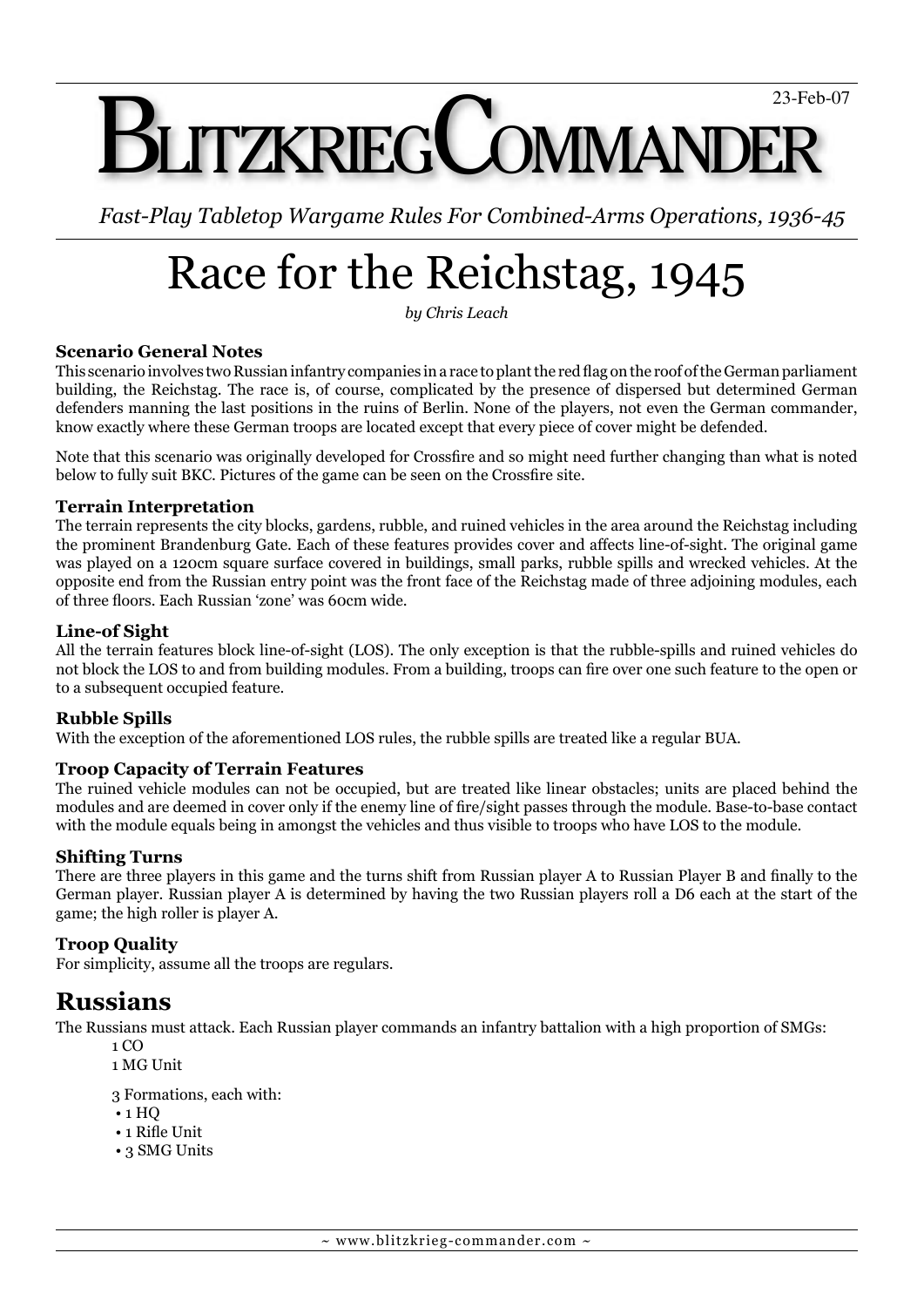#### **Russian Combat Zones**

Each Russian commander is given a combat zone out from which his troops may not move. The combat zones divide the table in two and include an equal number of terrain features through which the Russians must fight to arrive at the Reichstag. Although movement from one zone to another is prohibited, there are no restrictions on firing into the neighbouring zone. Ignore zonal rules inside the Reichstag which is located at the end of the table astride the two zones.

#### **Russian Redeployment**

Although each Russian player is limited to commanding a single battalion at a time, he has an unlimited number of replacement battalions to commit at his discretion. Hence, the Russian commander has the option to use his initiative to replace his deployed forces with a completely new battalion including all the assets of the original force. This act of replacement uses the players entire turn which shifts to the next player immediately after the Russian has completed his redeployment.

To deploy this new battalion the owning player first removes all the original stands remaining in the streets of Berlin and reorganizes the battalion into its constituent platoons/stands. Then, the Russian declares the path that each platoon will travel from the Russian table edge to an advanced position in his combat zone. As soon as the German player declares LOS to the deploying Russian platoon, their movement stops. The Russian player must deploy his platoons short of this terrain feature or piece of open ground to which the Germans have LOS.

#### **Russian Tanks**

The Russian players are each allowed 2 tanks which they can use at any time during the game during their turn. Unlike the infantry, the tanks are not recycled; if they are knocked-out, they are permanently lost to the owning player. IS-2 or ISU-152 tanks are recommended for this scenario. The Russian tanks must stay on the roads. They may move to a rubble spill or ruined vehicle and, on the following command, cross it and move.

#### **The Reichstag and Russian Victory Conditions**

When Russians attack the Reichstag they must ensure that they clear the building floor by floor. Hence, before the Russians can move up to the second story, they must clear all the Germans/Markers from the first. The Russian player that clears the third floor of the central portion of the building wins the game. Unfurl the Red flag for Stalin, your unit, and Mother Russia.

### **Germans**

The Germans were defeated. What remained of the defenders of Berlin were small pockets of fanatic and/or frightened soldiers lacking command, control and the ability to coordinate their efforts. Consequently, the German player does not know the quantity and location of his forces until they enter combat.

Each terrain feature holds a marker placed face down. Most markers are blank. Some markers represent small groups of German soldiers. A number on the marker indicates that it is active and its troop composition is indicated on a list held by the Umpire (see below). All German soldiers defending the streets and gardens of Berlin are equipped with panzerfausts; those inside the Reichstag are not. Only when Russian troops move into the LOS of the marker is its identity revealed at the discretion of the German player. If a Russian stand assaults the marker it is also revealed.

Until a German HQ is discovered, the Germans have to rely on opportunity fire or initiative actions. When an HQ is revealed, this can be used to coordinate the actions of the Germans.

#### **The Reichstag**

Unlike the troops defending the streets of Berlin, the garrison of the Reichstag is deployed and controlled by the German player from the beginning of the game. The Reichstag is composed of three modules; the wings are two stories and the centre is three stories. Each story can hold a maximum of three stands. When the Russians fire at a module, the German player may select which stand(s) is affected. The Russians do not need to fire at a specific story only a specific module. For simplicity, use markers for the deployment of the garrison; some markers can be dummies and some active. If an active marker fires, its identity is exposed and remains so for the duration of the game.

The Reichstag garrison is composed of the following:

1 CO (CV 9) 2 MG Units 2 Rifle Units 2 SMG Units

None of the garrison is armed with panzerfausts and any troops that enter the Reichstag from the streets lose their ability to use their panzerfausts.